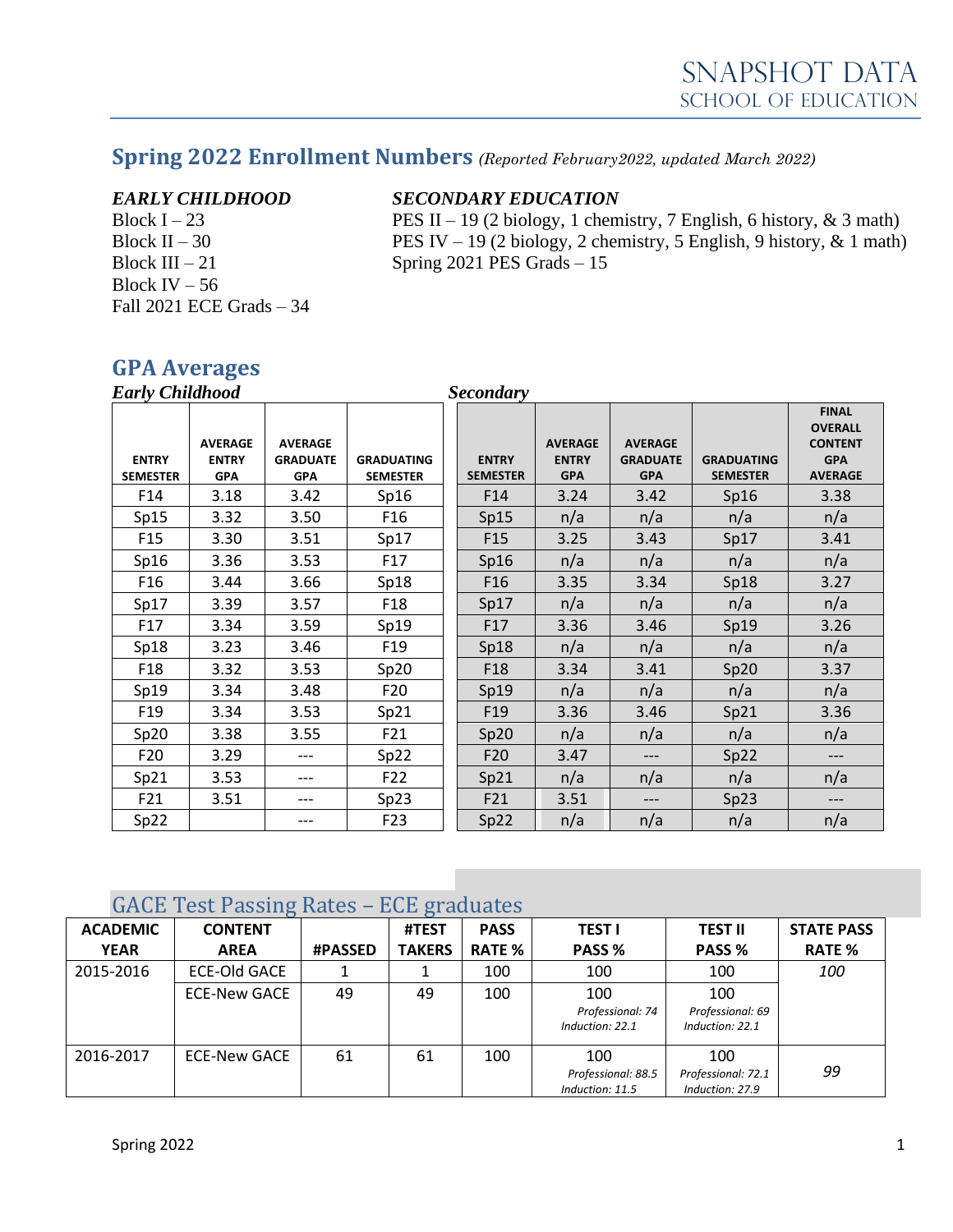| 2017-2018 | ECE-New GACE | 60 | 60 | 100  | 100                                   | 100                                   |            |
|-----------|--------------|----|----|------|---------------------------------------|---------------------------------------|------------|
|           |              |    |    |      | Professional: 86.7<br>Induction: 13.3 | Professional: 68.3<br>Induction: 31.3 | 99         |
| 2018-2019 | ECE-New GACE | 87 | 88 | 98.8 | 98.8                                  | 98.8                                  |            |
|           |              |    |    |      | Professional: 76.1<br>Induction: 22.7 | Professional: 69.3<br>Induction: 29.5 | <i>100</i> |
| 2019-2020 | ECE-New GACE | 97 | 98 | 99   | 100                                   | 99                                    |            |
|           |              |    |    |      | Professional: 80.6<br>Induction: 19.4 | Professional: 72.4<br>Induction: 26.5 | <i>100</i> |
| 2020-2021 | ECE-New GACE | 58 | 58 | 100  | 100                                   | 100                                   |            |
|           |              |    |    |      | Professional: 72.4<br>Induction: 27.6 | Professional: 65.5<br>Induction: 34.5 | <i>100</i> |

*Old & new GACE minimum passing score: 220 New GACE only:* ➢*Induction level: Scores of 220-249* ➢*Professional level: Score of 250+*

# **GACE Test Passing Rates - Secondary graduates**

*GACE test passing rates for secondary education students are not disaggregated to protect the anonymity of individual test takers.*

# **GACE – Students Earning Professional Level at Graduation**

*(Passing both Test I & II at professional level)*

| <b>Fall 2021</b>                        |      |  |  |  |  |
|-----------------------------------------|------|--|--|--|--|
| ECE                                     | PES* |  |  |  |  |
| 19 of 34                                | n/a  |  |  |  |  |
| 55.8%                                   |      |  |  |  |  |
| *PES graduates in spring semester only. |      |  |  |  |  |

### **Certification** *(Submitted for certification after meeting all requirements.)*

| A/Y 2016-2017 |      | A/Y 2017-2018 |     | A/Y 2018-2019 |       | $A/Y$ 2019-2020 |       | $A/Y$ 2020-2021 |       |
|---------------|------|---------------|-----|---------------|-------|-----------------|-------|-----------------|-------|
| <b>ECE</b>    | 100% | <b>ECE</b>    | 94% | <b>ECE</b>    | 98.8% | <b>ECE</b>      | 95.7% | ECE $n=57$      | 98.3% |
| $n = 61$      |      | n=61          |     | n=84          |       | $n=94$          |       |                 |       |
| <b>PES</b>    | 87%  | <b>PES</b>    | 89% | <b>PES</b>    | 90%   | <b>PES</b>      | 95.7  | PES $n=15$      | 100%  |
| $n=15$        |      | n=18          |     | n=18          |       | $n = 19$        |       |                 |       |

## **Reported Job Placement Rates**

| <b>Graduation</b><br><b>Term</b> | <b>Early Childhood</b><br><b>Education Grads</b><br>(ECE) Placement Rate | <b>Secondary Grads</b><br>(PES) Placement<br>Rate | <b>Updated</b><br>(since last report) |
|----------------------------------|--------------------------------------------------------------------------|---------------------------------------------------|---------------------------------------|
| Fall 2014                        | 89%                                                                      | n/a                                               |                                       |
| Spring 2015                      | 87%                                                                      | 94%                                               |                                       |
| Fall 2015                        | 91%                                                                      | n/a                                               |                                       |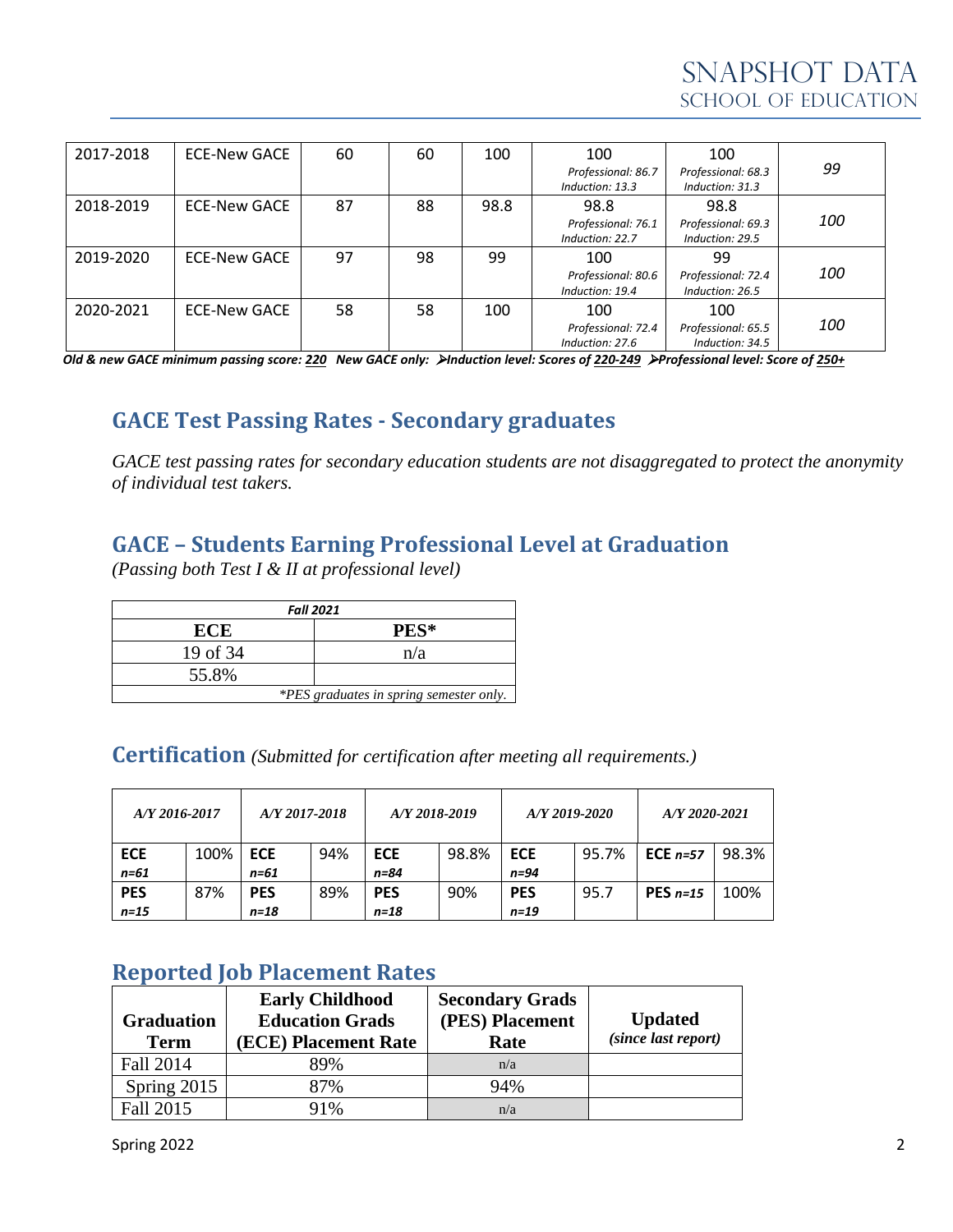| Spring 2016      | 93%    | 92%    |  |
|------------------|--------|--------|--|
| Fall 2016        | 96%    | n/a    |  |
| Spring 2017      | 97%    | 93%    |  |
| <b>Fall 2017</b> | 100%   | n/a    |  |
| Spring 2018      | 97%    | 94%    |  |
| <b>Fall 2018</b> | 85%    | n/a    |  |
| Spring 2019      | 83%    | 91%    |  |
| Fall 2019        | 81%    | n/a    |  |
| Spring 2020      | 86%    | 94%    |  |
| <b>Fall 2020</b> | 21%    | n/a    |  |
| Spring 2021      | 71%    | $7\%*$ |  |
| Fall 2021        | $3\%*$ | n/a    |  |

\* Only self-report available.

## **Survey of Induction Teachers Results**

#### *2021 data for 2020 graduates will be available for fall reporting from the GaPSC.*

- **4= Strongly Agree 3= Agree 2= Disagree 1= Strongly Disagree**
- 2020 (2019 Graduates)  $n=14$ 
	- o Individual inductee overall averages ranged from 1.38 to 3.89
	- o Area where inductee teachers feel **least** confident:
		- Engage learners in monitoring their own progress *(avg. 2.62)*
	- o Area where the inductee teachers feel **most** confident:
		- Understand how individual differences and diverse cultures impact student learning and classroom environments and use that information to design and deliver instruction *(avg. 3.43)*

## **Survey of Employers of Induction Teachers Results**

*2021 data for 2020 graduates will be available for fall reporting from the GaPSC.*

**4= Strongly Agree 3= Agree 2= Disagree 1= Strongly Disagree**

- 2020 (2019 Graduates) *n=41 employers*
	- o Individual inductee employer overall averages ranged from 1.15 to 4.00
	- o Area employers feel **least** confident with inductee teachers' abilities:
		- Plans and delivers differentiated instruction using a wide range of evidence-based instructional strategies, resources, and technological tools to meet the diverse learning needs of: Gifted Students *(avg. 3.03).*
	- o Area employers feel **most** confident with inductee teachers' abilities:
		- Understands, upholds, and follows professional ethics, policies, and legal codes of conduct *avg. 3.75)*

# **Early Childhood Education (ECE) Graduate Completers' Survey Results Fall 2021**

**32 of 35 respondents**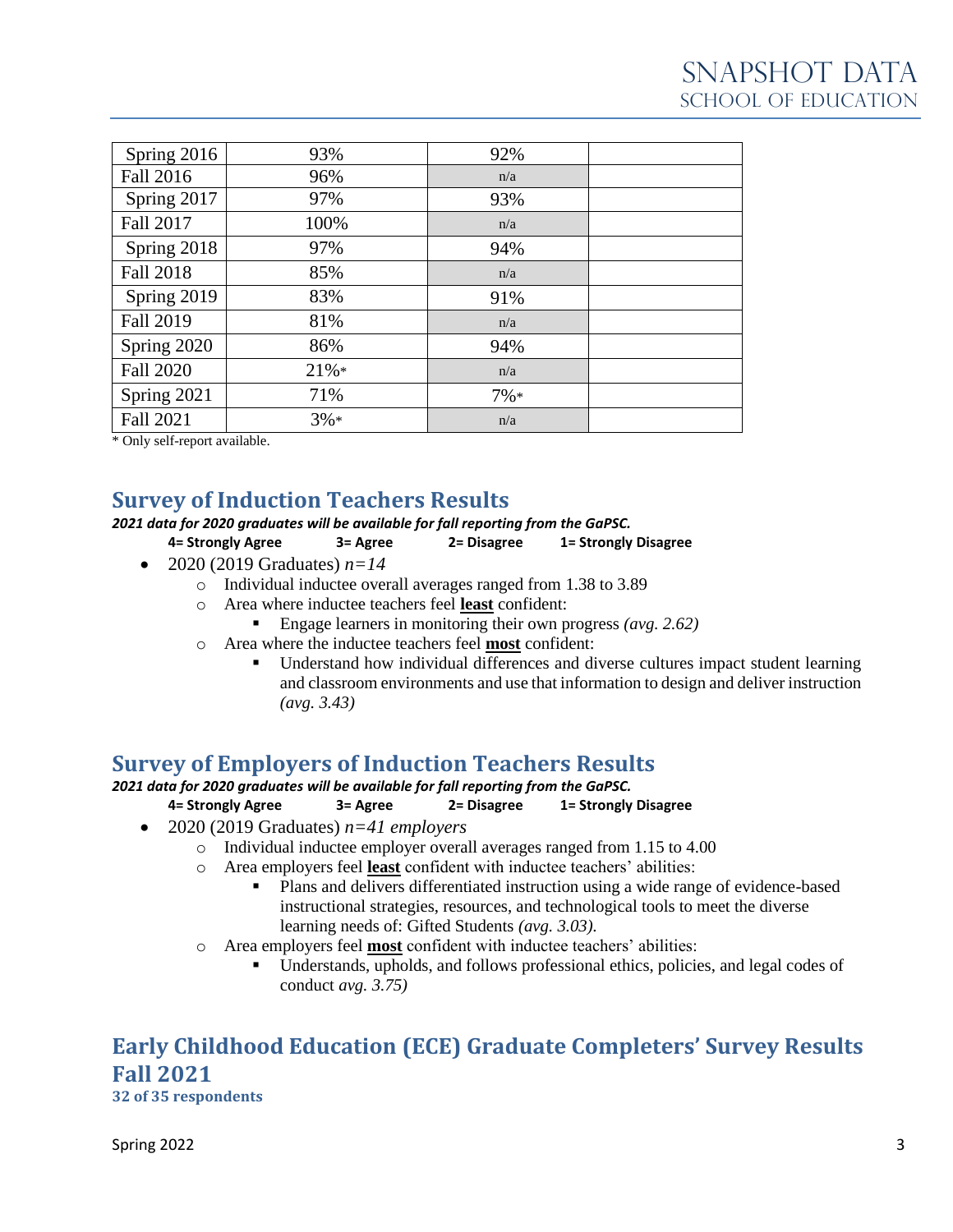- **95%** responded positively (strongly agree/agree) to the **Content and Curriculum** survey statements.
	- ➢ *Graduates were most confident in :*
		- ✓ *in their plans to relate their field to other areas of the school and to everyday life (97%)*
		- ✓ *that their field placement helped them gain the expertise in content and curriculum (97%)*
	- ➢ *Graduates were least confident*
		- ➢ *in being prepared to demonstrate broad, current, and specialized knowledge in their field(s) (94%)*
		- ➢ *in being prepared to understand and use content and pedagogical knowledge that is appropriate for diverse learners (94%)*
		- ➢ *in their ability to interpret and construct school, district, and programmatic curricula that reflect state and national content area standards(94%)*
		- ➢ *in their plans to stay current in their field(s) of expertise as an engaged learner (94%)*
		- ❖ *5% increase from Spring 2021 (90%)*
		- ❖ *3% increase from Fall 2020 (92%)*
- **97%** responded positively (strongly agree/agree) to the **Knowledge of Students, Teaching and Learning** survey statements.
	- ➢ *Graduates were most confident in all markers but one in this category (all 97%):*
		- ✓ *in their plans to hold high expectations for all believing that everyone can learn at high levels*
		- ✓ *feeling prepared to demonstrate an understanding of how students develop and learn*
		- ✓ *in their ability to work with students identified as needing special education services*
		- ✓ *in their ability to effectively communicate with students from diverse cultural backgrounds*
		- ✓ *in their plans to use the best professional practices to meet the needs of diverse learners*
		- ✓ *in their plans to establish respectful and productive relations with families and communities to support student learning*
		- ✓ *that their field placement helped them gain the expertise in knowledge of students, teaching, and learning*
	- ➢ *Graduates were least confident in*
		- ➢ *in their understanding of how factors in environment inside and outside of school may influence students' lives and learning (94%)*
		- ❖ *7% increase from Spring 2021 (90%)*
		- ❖ *10% increase from Fall 2020 (87%)*
- **97%** responded positively (strongly agree/agree) to the **Learning Environments** survey statements.
	- ➢ *Graduates were most confident in all markers but one in this category (all 97%):*
		- ✓ *in their ability to create learning environments that focus on engaging all students in learning, collaboratively and individually*
		- ✓ *in being able to manage time, space, activities, technology, and other resources to provide active and equitable engagement of diverse students and adults in productive tasks*
		- ✓ *in their ability to implement effective classroom management strategies in all school spaces*
		- ✓ *in their knowledge about human motivation and behavior to develop strategies for organizing and supporting learning*
		- ✓ *in their ability to use knowledge of students' unique cultures, experiences, and communities to sustain culturally responsive classrooms and schools*
	- ➢ *Graduates were least confident*
		- ➢ *that their field placement helped them gain the expertise in learning environments (94%)*
		- ❖ *5% increase from Spring 2021 (92%)*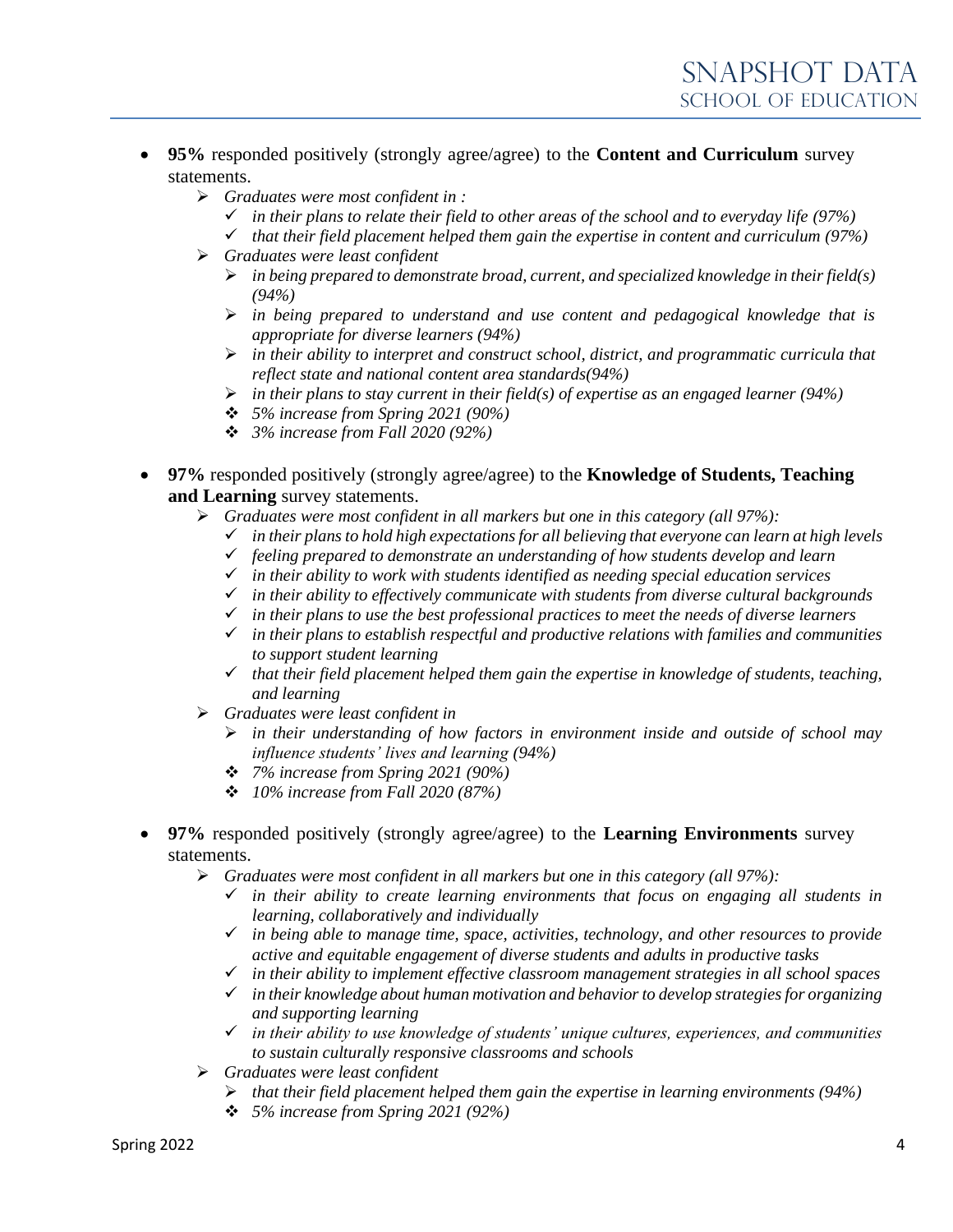- ❖ *8% increase from Fall 2020 (89%)*
- **96%** responded positively (strongly agree/agree) to the **Classroom, Program, and School-wide Assessment** survey statements.
	- ➢ *Graduates were most confident in*
		- ✓ *in their ability to use assessment data to communicate knowledgeably and responsibly to students, parents, community, and school personnel (9%)*
		- ✓ *that their field placement helped them gain the expertise in classroom, programs, and schoolwide assessment (97%*
	- ➢ *Graduates were less confident*
		- ➢ *in their ability to choose, develop, and use assessment methods appropriate for instructional programmatic decisions (94%)*
		- ➢ *in their plans to use resources including available technology to keep accurate and up-todate records (94%)*
		- ❖ *6% increase from Spring 2021 (90%)*
		- ❖ *Same as Fall 2020 (96%)*
- **96%** responded positively (strongly agree/agree) to the **Planning and Instruction** survey statements.
	- ➢ *Graduates were most confident in all of the following markers in this category (97%):*
		- in their ability to plan and carry out instruction and programs based on knowledge of state *and district performance standards, curriculum, students, learning environments, and assessment data*
		- ✓ *in their plans to keep up with and use methods consistent with current theory, research, and practice*
		- ✓ *in reflecting on their practice and making necessary adjustments to enhance learning*
		- ✓ *that their field placement helped them gain the expertise in planning and instruction)*
	- o *Graduates were less confident in*
		- ➢ *in integrating technology and other multimedia resources appropriately to maximize student learning opportunities for all students (94%)*
		- ❖ *4% increase from Spring 2021 (92%)*
		- ❖ *2% increase from Fall 2020 (94%)*
- **97%** responded positively (strongly agree/agree) to the **Professionalism** survey statements.
	- ➢ *Graduates were most confident in all of markers in this category (97%):*
		- ✓ *in being able to work collaboratively with colleagues and other professionals*
		- ✓ *in being able to communicate respect and concern for all students*
		- ✓ *in their understanding and belief they can implement laws related to rights and responsibilities of students, educators, and families*
		- ✓ *in being prepared to follow established codes of conduct, including school and district policies*
		- ✓ *in being prepared to treat students equitably*
		- ✓ *in being prepared to play a leadership role in the school community*
		- ✓ *in their plans to seek opportunities to learn based on reflection, input from others, and career goals*
		- ✓ *in being prepared to participate in mentoring of future educators*
		- ✓ *that their field placement helped them gain the expertise in professionalism*
		- ❖ *7% increase from Spring 2021 (90%)*
		- ❖ *6% increase from Fall 2020 (91%)*